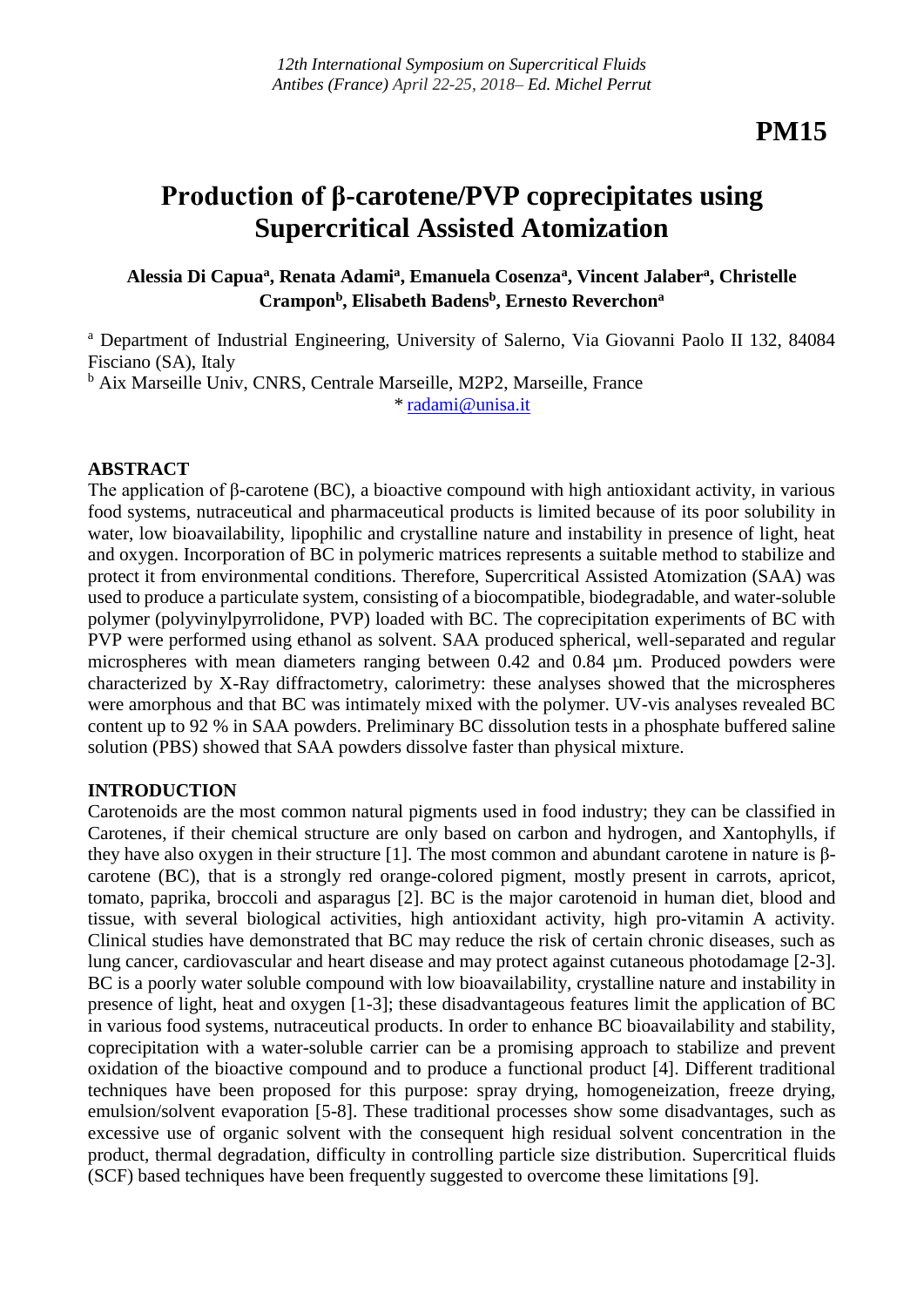The application of SCF techniques to the extraction of BC from vegetables and microalgae [10], to the precipitation of BC alone [11, 12] and to the production of composite systems based on BC and biopolymers have been investigated [13]. For example, Mattea et al. [14] obtained three different BC crystal forms depending on the initial concentration in dichloromethane and on the type of injector, using Supercritical Antisolvent process. Franceschi et al. [15] proposed the precipitation of BC with poly(3-hydroxybutirate-co-hydroxyvalerate) from dichloromethane using SEDS technique, obtaining irregular and connected particles, with loading efficiencies lower than 35%. However, few researchers have focused their attention on the enhancement of BC bioavailability and on the study of the antioxidant properties of the composite products after process.

Supercritical Assisted Atomization (SAA) is one of the most efficient SCF based process to produce controlled micro and submicroparticles of pure ingredients [16] but also composite systems (coprecipitates) formed by a carrier in which an active principle is uniformly dispersed [17, 18]. In this work, a biocompatible, no toxic, FDA (*Food and Drug Administration*) approved [19] and watersoluble polymer, poly(vinylpirrolidone) (PVP), was used as carrier to produce coprecipitated microparticles of BC-PVP, in order to reduce BC crystallization tendency and produce regular particles, to prevent BC degradation during storage and enhance its bioavailability.

Hence, this study has investigated the effect of varying BC/PVP weight ratios towards solid state morphology, particles size distribution, BC content in the formulations, antioxidant activity after SAA process and dissolution properties to assess SAA efficiency on the production of stable and BCrich powders.

# **MATERIALS AND METHODS**

Polyvinylpyrrolidone (PVP, Mw: 10,000, Fluka, Milan, Italy), β-carotene (BC, purity >93%, Sigma Aldrich (cod. C9750); ethanol (99.9% Sigma Aldrich Chemical Co., Milan, Italy), carbon dioxide (CO2, 99.9% Morland Group, Naples, Italy) and nitrogen (N2, 99% SOL, Milan, Italy). 2,2-Diphenyl-1-picrylhydrazyl (DPPH) was purchased from Sigma-Aldrich (St. Louis, MO).

## *SAA apparatus*

A schematic representation of SAA process layout is published elsewhere [16-18]. It mainly consists of two feed lines, used to deliver compressed carbon dioxide and the liquid solution (in which one or more solid solutes are dissolved) to a saturator, through two high pressure pumps (mod. 305, Gilson). The saturator is a high pressure vessel  $(50 \text{ cm}^3)$  internal volume) loaded with stainless steel perforated saddles to maximize the contact surface between the liquid solution and  $CO<sub>2</sub>$ . The solubilisation of  $CO<sub>2</sub>$  in the solution forms an expanded liquid that is sprayed into the precipitator (3 dm<sup>3</sup> internal volume) using a nozzle with an internal diameter of 80  $\mu$ m. A controlled flow of N<sub>2</sub> is taken from a cylinder, heated in an electric heat exchanger (mod. CBEN 24G6, Watlow) and sent to the precipitator to promote droplets evaporation. The saturator and the precipitator are electrically heated using thin band heaters (Watlow, mod. STB3EA10). At the bottom of the precipitator, a stainless steel filter (pore size:  $0.1 \mu m$ ) allows powder collection, whereas the gaseous flow of  $CO<sub>2</sub>$ , N<sub>2</sub> and solvent is sent to a condenser. [16-18].

## *Analytical methods*

The morphology of SAA particles was observed by a Field Emission-Scanning Electron Microscope (FESEM, mod. LEO 1525, Carl Zeiss). Particle size (PS) and particle size distribution (PSD) were measured from FESEM photomicrographs using Sigma Scan Pro Software (release 5.0). Approximately 800 particles were measured for each PSD calculation. Histograms, representing the PSD, were fitted using Microcal Origin Software (release 8.0, Microcal Software) and converted in volumetric distributions. Solid state of particles was studied by X-Ray diffractometry and calorimetry. X-ray diffractograms were obtained using a diffractometer (XRPD, model D8 Discover; Bruker) with following conditions: Ni-filtered Cu Ka radiation, 2Θ angle ranging from 2 to 60° with a step size of 0.022°, a scan rate of 0.2°s/step and  $\lambda$  = 1.54 A. Microparticles thermal behavior was determined by Differential Scanning Calorimetry (DSC, model TC11, Mettler Toledo). The sample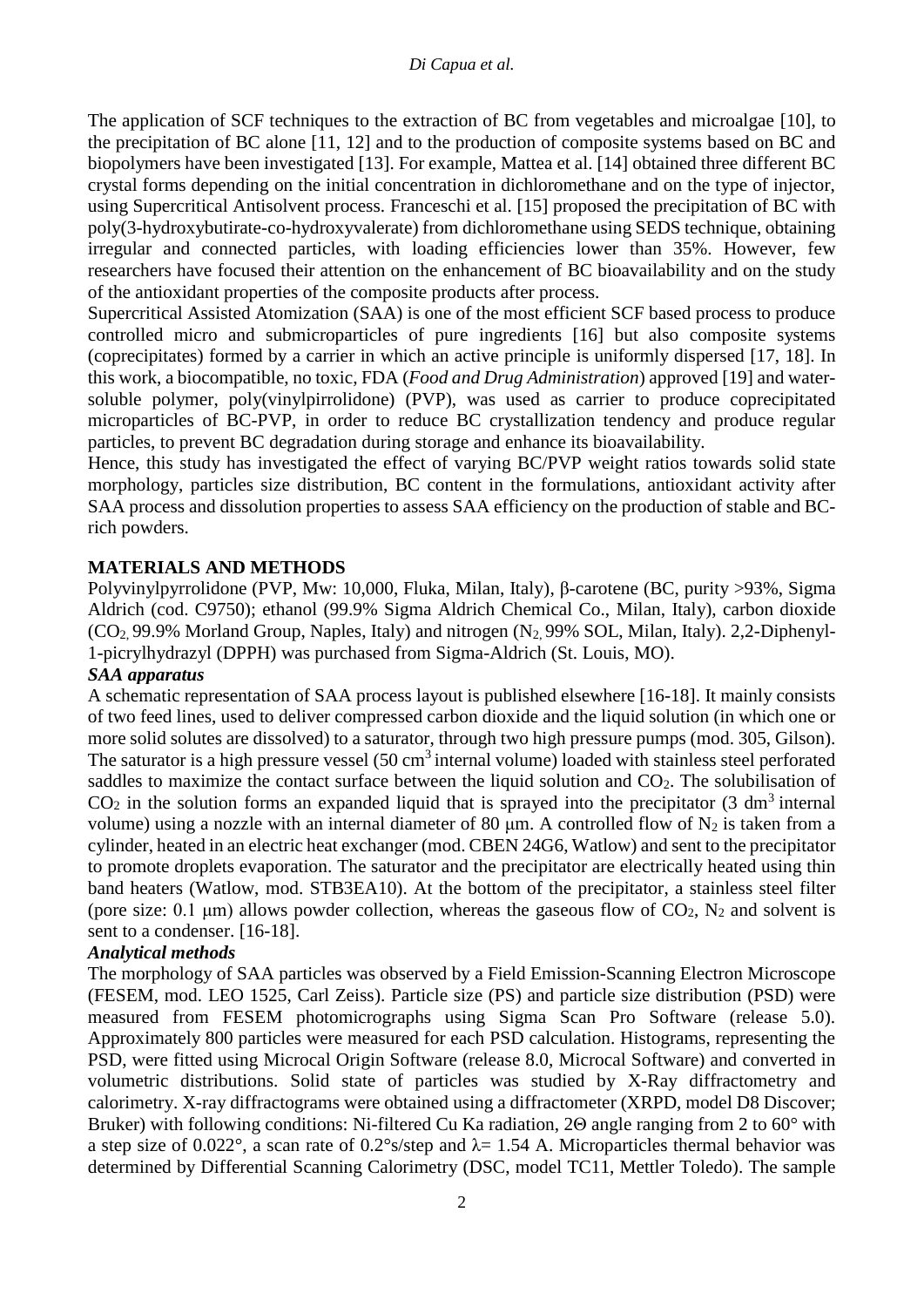## *Di Capua et al.*

was placed in aluminum pan and heated from 30 to 200 $^{\circ}$ C at a scanning rate of 10 $^{\circ}$ C/min in N<sub>2</sub> atmosphere.

BC loading and powder dissolution studies were performed using an UV/vis spectrophotometer (model Cary 50, Varian, Palo Alto, CA). Absorbances (read at wavelength 450 nm) related to coprecipitates dissolved in ethanol were converted into BC concentration, using a calibration curve. Loading efficiencies were calculated as the ratio of the effective over the theoretical content. For dissolution tests, samples containing an equivalent amount of BC (5 ppm) for each R were weighted, placed in a dialysis sack (cut off = 3500 Da) and incubated in 400 mL of phosphate buffer saline (PBS) at pH 7.4, stirred at 200 rpm and 37°C.

## *Antioxidant activity*

The DPPH radical scavenging activity of each powder sample was measured using the stable radical DPPH, according to the method described by Brand-Williams et al. [20] with minor modifications. SAA samples were dissolved in ethanol (50 ppm); 1 mL of this solution was placed in 3 mL of  $10^{-4}$ M of an ethanolic solution of DPPH and left under dark for 16 hours at 25°C. Absorbance at 517 nm was determined using an UV/vis spectrophotometer (model Cary 50, Varian, Palo Alto, CA). The results were expressed in terms of scavenging activity (SA, %), calculated according to the equation:

$$
SA = 100 * (1 - \frac{A_S}{A_c})
$$

where  $A_s$  is the absorbance of the sample solution,  $A_c$  is the absorbance of the control (solution of DPPH).

## **RESULTS AND DISCUSSION**

BC coprecipitation experiments were performed using PVP, selected for its capability to act as crystallization inhibitor of active principles [19] and ethanol as solvent. SAA operative conditions were chosen on the basis of previous SAA experiences [16]. Temperature and pressure conditions in the saturator were fixed at 80°C and 85 bar, *gas to liquid ratio* (mass based, defined as GLR) was 1.8 and precipitation chamber temperature was 80°C. BC concentration in ethanol was fixed at 0.5 mg/mL, whereas PVP concentration was varied between 2 and 10 mg/mL, to study the effect of BC/PVP weight ratio (R, w/w) on the morphology and PSDs.

Produced powders were homogeneously orange, that is a compromise between the color of PVP (white) and of BC (red). Examples of FESEM photomicrographs reported in Figure 1 show that spherical microparticles with a regular morphology were produced for each R.



Figure 1. FESEM photomicrographs of BC-PVP microparticles at BC concentrations of 0.5 mg/mL: left) R=1/20, right) R=1/4.

Looking at particle size distributions, FESEM images analyses showed that polymer concentration can play an important role in particle size: smaller particles have been obtained with lower PVP concentration (when R increases) and, hence, with a decrease of total concentration in starting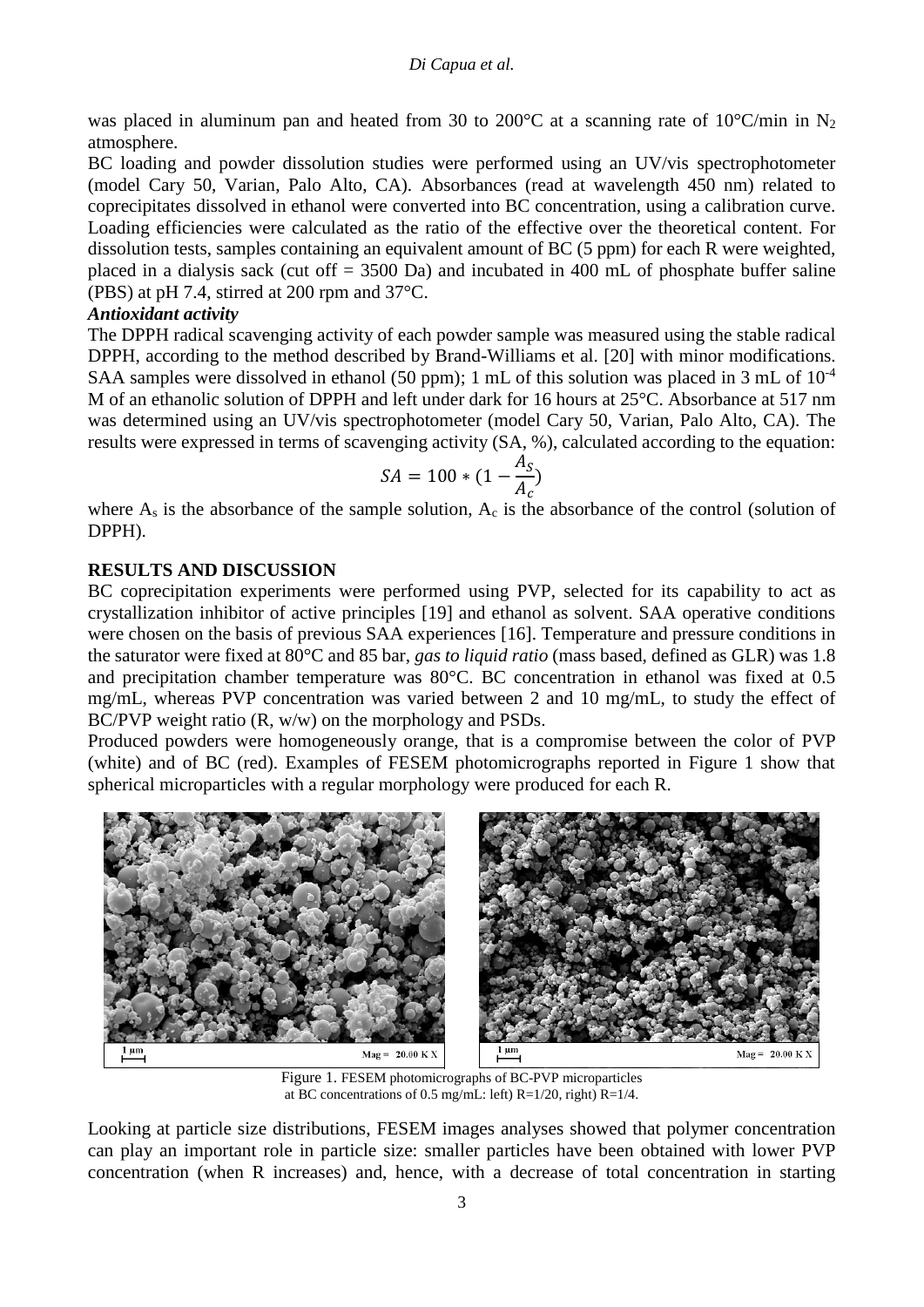



Figure 2. PSDs of BC-PVP at different R. Calculations in terms of volumetric cumulative percentages.

### *Solid characterization of BC-PVP coprecipitates*

Using DSC analyses (Figure 3a), the changes in the thermal behavior of the active principle and polymer in the coprecipitates have been studied. Raw BC shows a broad endothermic peak ranging between 50 and 100°C, due to the loss of water, and a second endothermic peak at about 170°C, due to the melting of crystalline structure. Unprocessed PVP shows only the removal of water (50-130°C), whereas the physical mixture (at  $R=1/6$ ) shows both the polymer and BC peaks. All SAA coprecipitates show no melting peak of BC and microspheres are in an amorphous state. X-Ray analyses (Figure 3b) confirmed these results: the diffractograms related to coprecipitated powders show a complete amorphous solid state, with no characteristic BC peaks.



Figure 3. DSC analyses (a) and X-Ray (b) of BC/PVP: comparison among raw materials and SAA coprecipitated microspheres.

#### *Loading efficiencies and dissolution tests*

BC entrapment in SAA particles for each R weight ratio was measured by UV-vis spectrophotometer to verify SAA efficiency in BC-PVP coprecipitation. The loading efficiency values (content of BC in SAA powder vs its amount in the starting suspension) ranged between 73% and 92%, as summarized in Table 1.

Table 1. BC loading efficiencies and scavenging activity (DPPH method) in SAA particles

|  | Theoretical | Effective | Loading                                         | <b>SA</b> |
|--|-------------|-----------|-------------------------------------------------|-----------|
|  |             |           | loading $(\%)$ loading $(\%)$ efficiency $(\%)$ | (% )      |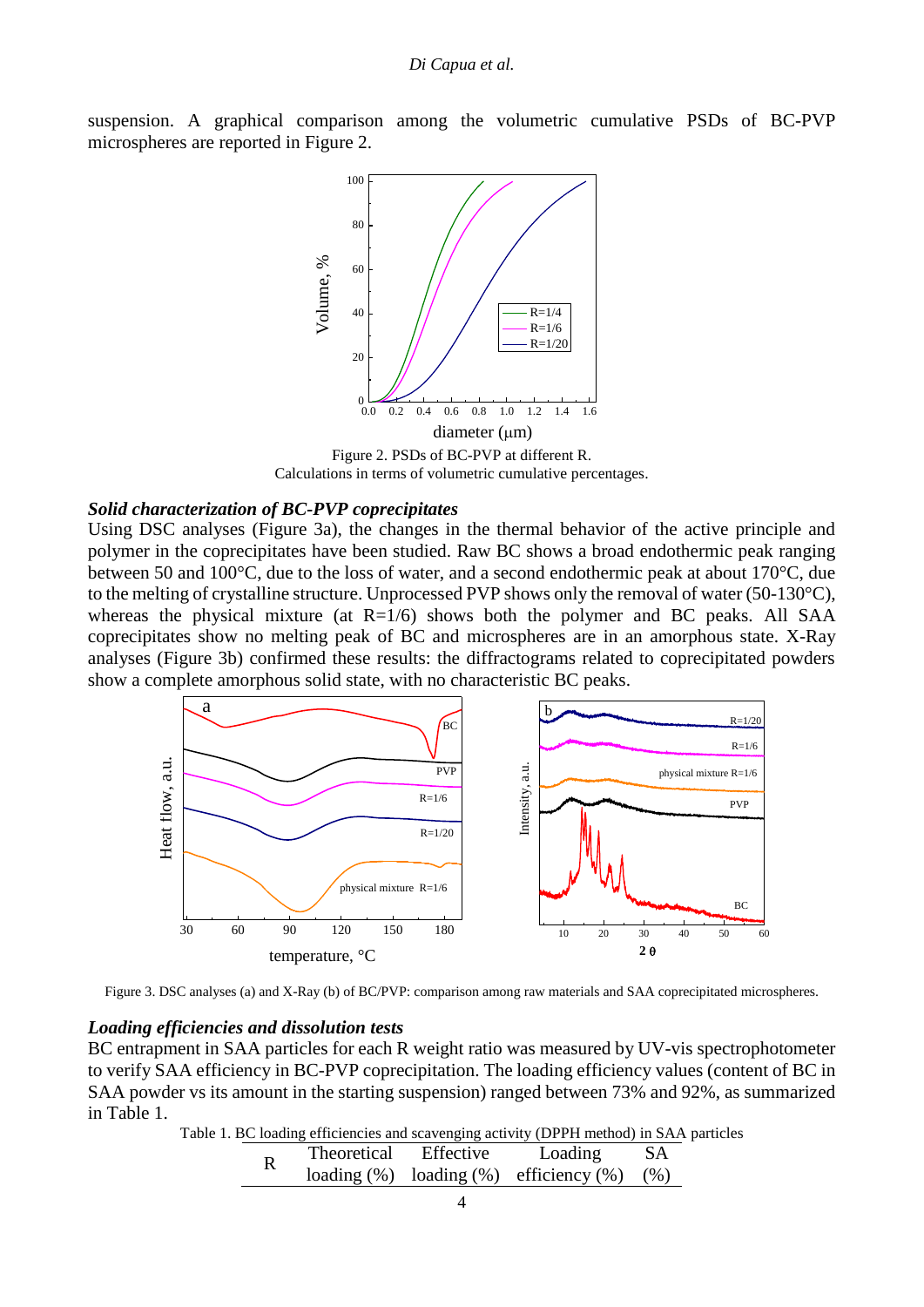#### *Di Capua et al.*

| 1/20             |      | 3.4  | 72.3 | 20.8 |  |  |  |
|------------------|------|------|------|------|--|--|--|
| 1/6              | 14.3 | 10.7 | 75   | 11.3 |  |  |  |
| 1/4              | 20   | 18.5 | 92.6 | 10.5 |  |  |  |
| $R = BC/PVP$ w/w |      |      |      |      |  |  |  |

Preliminary dissolution tests were performed simulating conditions of the small intestine. The dissolution profiles related to the physical mixture and SAA coprecipitate at  $R=1/6$  are compared in Figure 4.



Figure 4. Release profiles of BC in PBS at 37°c and pH 7.4.

The physical mixture  $(R=1/6)$  of the raw materials dissolved completely in 4.2 days, whereas SAA coprecipitates show a faster release: for example, the coprecipitate at  $R=1/6$  shows a total dissolution time of about 4.5 hours, that is about 22 times faster than the one of the physical mixture. As a general comment, the dissolution behavior of coprecipitates is affected by several parameters: interactions between compounds, particle size, solid state [17-18]. In case of BC-PVP coprecipitates, both the size of particles and polymer solubility in water affect the improvement of the dissolution rate compared to the physical mixture.

## *Antioxidant activity*

Antioxidant activity of untreated BC was measured using the DPPH assay to measure the capability of the particles to act as free radical scavengers. The results in Table 1 indicate that SAA coprecipitates show a good preservation of BC scavenging activity (SA) with values between 20.8% and 10.5%. A higher SA means a higher free radical scavenging activity of the compounds. The antioxidant activity of SAA coprecipitates increases with R decrease (in correspondence of higher PVP concentration). The best result was obtained for sample produced at  $R=1/20$  (SA=20.8%) when the largest diameters were obtained, as demonstrated by Reksamunandar et al. [21]. These results suggest that the coprecipitation of BC-PVP prevent the degradation of the active principle and allow to protect BC during storage keeping its antioxidant activity: this fact could be an interesting added value for the production of nutraceutical and functional products.

All SAA formulations showed a higher antioxidant power compared to the untreated BC. This is an unexpected result that might be due to several aspects. Researchers have demonstrated that reduced size of a pure active principle can improve free radical scavenging activity, due to the enhanced dissolution rate of the compound [22, 23].

Summarizing, the micronization and coprecipitation of BC-PVP allow to enhance the dissolution rate of BC and to increase hydrogen donors to quench DPPH radical, and, consequently, to preserve the antioxidant activity.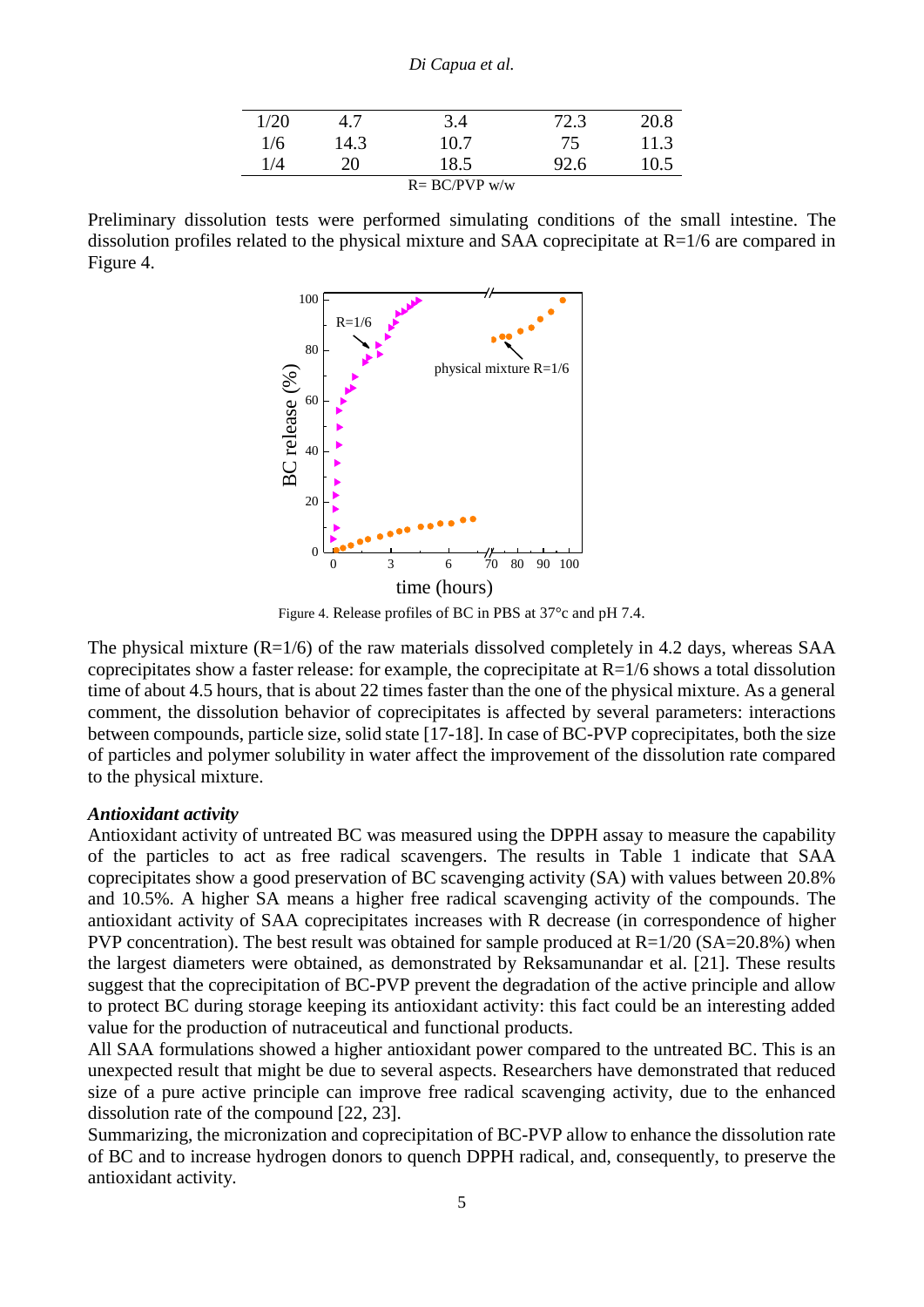# **CONCLUSION**

SAA technique is demonstrated very efficient in the entrapment (up to 92%) of BC in a polymeric hydrosoluble matrix as PVP. The proposed results suggested that the composite microspheres produced can be used to stabilize and protect BC and to improve its bioavailability. Using a BC/PVP weight ratio of R=1/6, indeed, an improvement of BC dissolution rate up to 22 times with respect to the physical mixture was obtained. The high bioavailability and antioxidant power make these particles rich in bioactive compounds very interesting as nutraceutical, pharmaceutical and functional products.

# **REFERENCES**

[1] FIEDOR, J., BURDA, K., Potential Role of Carotenoids as Antioxidants in Human Health and Disease, Nutrients, Vol. 6, 2014, p. 466.

[2] GUL, K., TAK, A., SINGH, A.K., SINGH, P., YOUSUF, B., WANI, A.A., Chemistry, encapsulation, and health benefits of β-carotene-A review, Cogent Food & Agriculture, Vol. 1, 2015, p. 1.

[3] GORALCZYK, R., Beta-carotene and lung cancer in smokers: review of hypotheses and status of research, Nutrition and Cancer, Vol. 61, 2009, p. 767.

[4] CHAMPAGNE, C.P., FUSTIER, P., Microencapsulation for the improved delivery of bioactive compounds into foods, Current Opinion in Biotechnology, Vol. 18, 2007, p. 184.

[5] YUAN, Y., GAO, Y., ZHAO, J., MAO, L., Characterization and stability evaluation of β-carotene nanoemulsions prepared by high pressure homogenization under various emulsifying conditions, Food Research International, Vol. 41 , 2008, p. 61.

[6] LOKSUWAN, J., Characteristics of microencapsulated β-carotene formed by spray drying with modified tapioca starch, native tapioca starch and maltodextrin, Food Hydrocolloids, Vol. 21, 2007, p. 928.

[7] CORONEL-AGUILERA, C.P., SAN MARTÍN-GONZÁLEZ, M.F., Encapsulation of spray dried β-carotene emulsion by fluidized bed coating technology, LWT-Food Science and technology, Vol. 62, 2015, p. 187.

[8] CHU, B.S., ICHIKAWA, S., KANAFUSA, S., NAKAJIMA, M., Preparation and characterization of beta-carotene nanodispersions prepared by solvent displacement technique, Journal of Agricultural and Food Chemistry, Vol. 55, 2007, p. 6754.

[9] GIROTRA, P., SINGH, S.K., NAGPAL, K., Supercritical fluid technology: a promising approach in pharmaceutical research, Pharmaceutical Development and Technology, Vol. 18, 2013, p. 22.

[10] MOUAHID, A., CRAMPON, C., AMINE TOUDJI, S.A., BADENS, E., Effects of high water content and drying pre-treatment on supercritical CO<sub>2</sub> extraction from *Dunaliella salina* microalgae: Experiments and modeling, Journal of Supercritical Fluids, Vol. 116, 2016, p. 271.

[11] MATTEA, F., MARTÍN, Á., MATIAS-GAGO, A., COCERO, M.J., Supercritical antisolvent precipitation from an emulsion: β-carotene nanoparticle formation, Journal of Supercritical Fluids, Vol. 51, 2009, p. 238.

[12] FRANCESCHI, E., DE CESARO, A.M., FERREIRA, S.R.S., OLIVEIRA, J.V., Precipitation of  $β$ -carotene microparticles from SEDS technique using supercritical  $CO<sub>2</sub>$ , Journal of Food Engineering, Vol. 95, 2009, p. 656.

[13] JANISZEWSKA-TURAK, E., Carotenoids microencapsulation by spray drying method and supercritical micronization, Food Research International, Vol. 99, 2017, p. 891.

[14] MATTEA, F., MARTÍN, Á., COCERO, M.J., Carotenoid processing with supercritical fluids, Journal of Food Engineering, Vol. 93, 2009, p. 255.

[15] FRANCESCHI, E., DE CEZARO, A., FERREIRA, S.R.S., KUNITA, M.H., MUNIZ, E.C., RUBIRA, A.F., OLIVEIRA, J.V., Co-Precipitation of Beta-Carotene and Bio-Polymer Using Supercritical Carbon Dioxide as Antisolvent, The Open Chemical Engineering Journal, Vol. 4, 2010, p. 11.